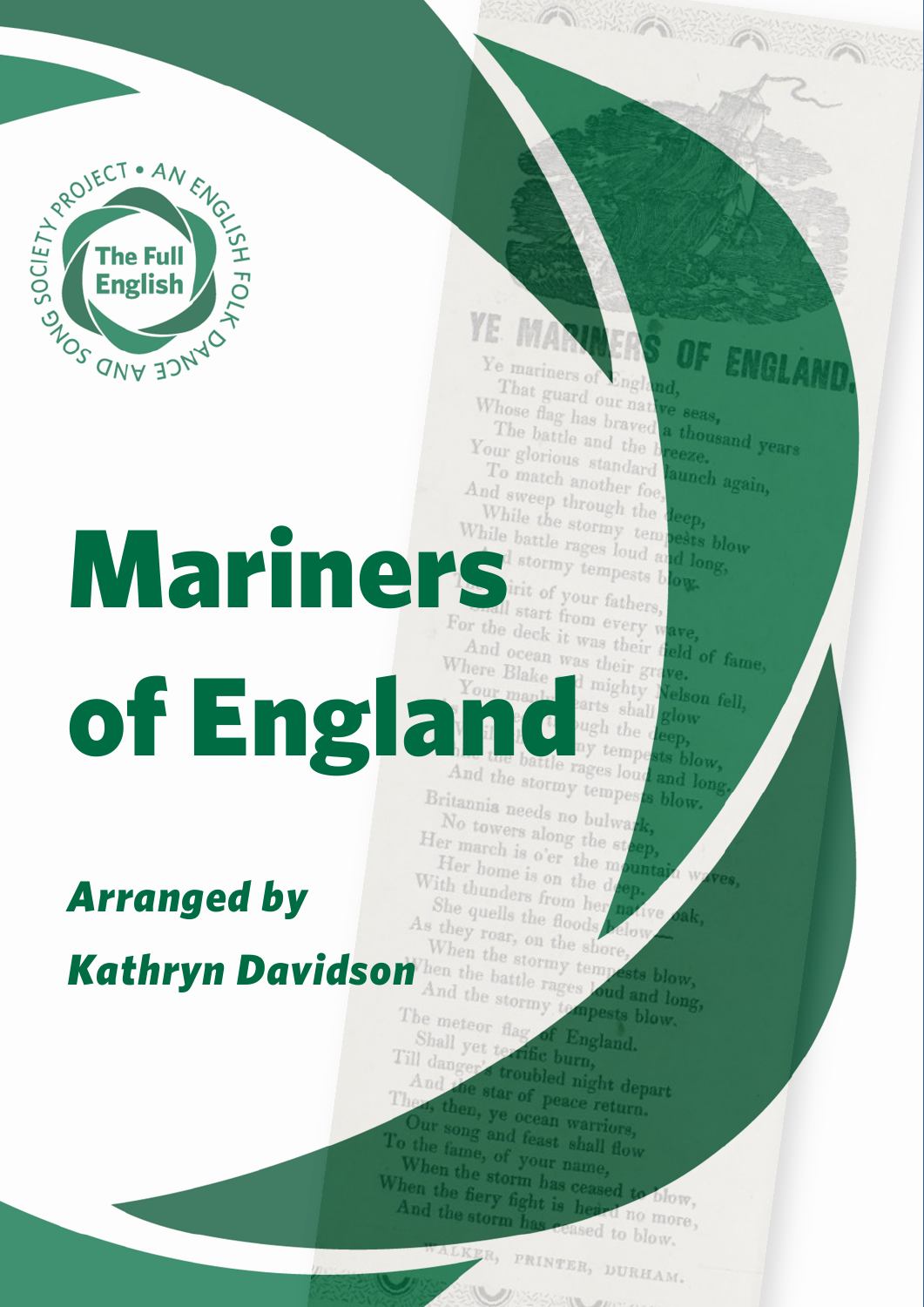

*The Full English* The Full English was a unique nationwide project unlocking hidden treasures of England's cultural heritage by making over 58,000 original source documents from 12 major folk collectors available to the world via a ground-breaking nationwide digital archive and learning project. The project was led by the English Folk Dance and Song Society (EFDSS), funded by the Heritage Lottery Fund and in partnership with other cultural partners across England.

The Full English digital archive (www.vwml.org) continues to provide access to thousands of records detailing traditional folk songs, music, dances, customs and traditions that were collected from across the country. Some of these are known widely, others have lain dormant in notebooks and files within archives for decades.

The Full English learning programme worked across the country in 19 different schools including primary, secondary and special educational needs settings. It also worked with a range of cultural partners across England, organising community, family and adult learning events. **Supported by the National Lottery through the Heritage Lottery Fund, the National Folk Music Fund and The Folklore Society.**

*Explore The Full English digital archive* www.vwml.org

*Discover more learning resources* www.efdss.org/resourcebank





Produced by the English Folk Dance and Song Society (EFDSS), June 2014 Written by: Kathryn Davidson

Copyright © English Folk Dance and Song Society and Kathryn Davidson, 2014

Permission is granted to make copies of this material for non-commercial educational purposes. Permission must be sought from EFDSS for any other use of this material.

EFDSS is a Registered Charity in England and Wales No.3050999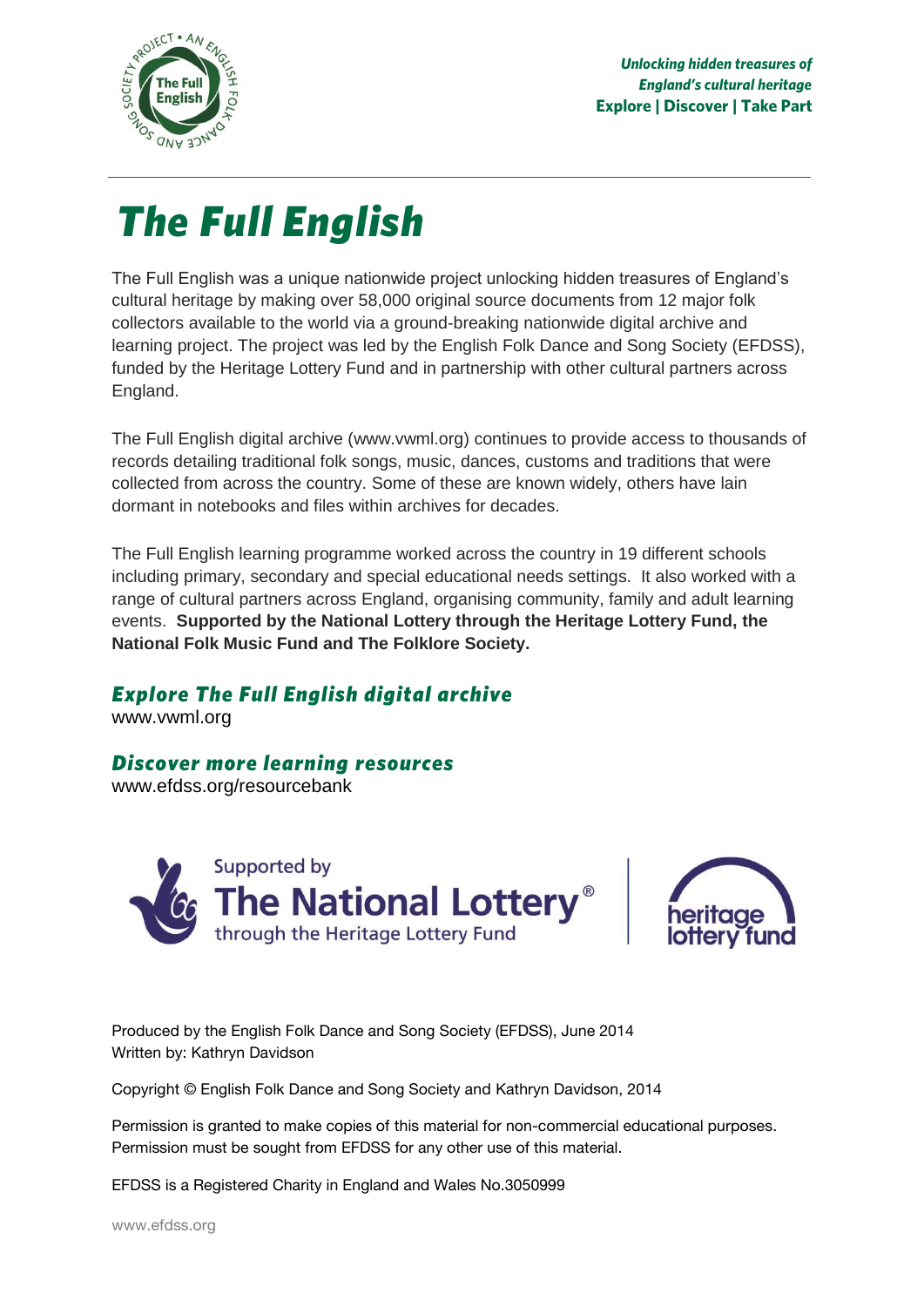

## *Arranger's notes*

I found this song on The Full English digital archive (www.vwml.org) and it existed as a broadsheet, a lyric page that had been printed in Durham, and collected by Frank Kidson. The arrangement was written for the secondary school choir at Durham Johnston Comprehensive School, Durham, as part of The Full English schools programme. I'd been told they were able but didn't often learn by ear. I wanted to arrange a piece that was challenging and still true to folk music as I understand it.

When I teach it I start at the last verse and then go to the beginning. This means that the basses won't get bored and the beginning should be very easy . The 3/4 section is easy when separated in to parts but sounds complex when they're all stuck together. I taught them separately and really made sure people were secure before sticking them together.

Finally, I haven't put dynamics on the score as I like each choir to be able to put their own stamp on a piece but I would say that the 'ooo's should sound like a stormy wind and increase with the complexity of the score.

I hope you enjoy singing it,

Kathryn

**Kathryn is Folk Strand Leader for Sage Gateshead's Learning and Participation** department and holds a degree in Folk and Traditional Music from Newcastle University. Nationally sought-after as a choir leader and vocal tutor, her approach is flexible and tailored to her pupils.

As a choir leader she creates bespoke arrangements of folk songs, often from her native Northumberland. Her debut solo album The Lass will Not Learn was released in 2012 and she codirects the Folkworks Adult Summer Schools. Kathryn worked on two schools projects for The Full English, and also ran a community choir event at Sage Gateshead drawing on material from The Full English digital archive.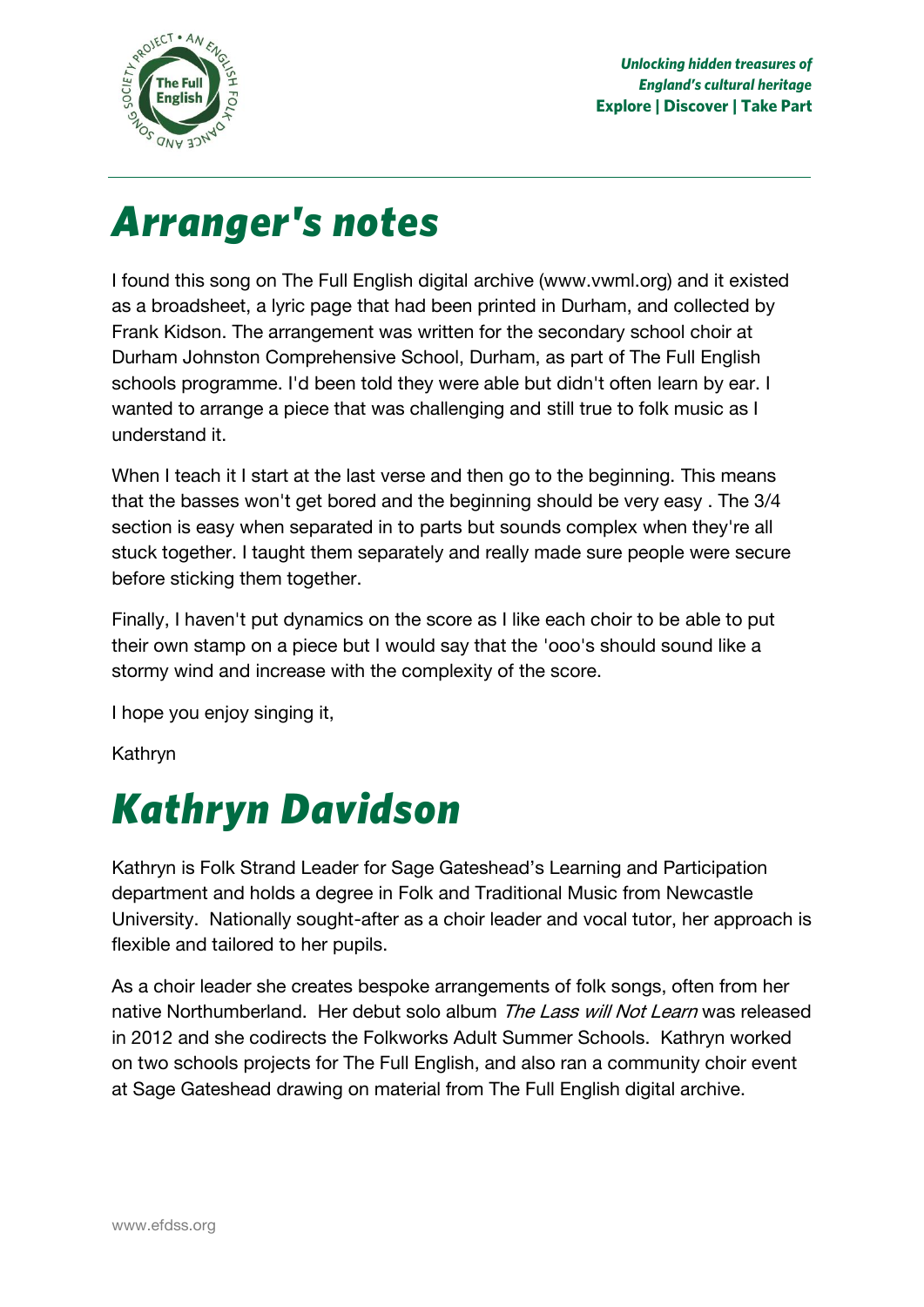### **Mariners of England**

*Collected by Frank Kidson, from a broadside sheet printed in Durham*

*www.vwml.org/record/FK/12/98/1*

**The Full English: www.vwml.org Copyright © EFDSS/Kathryn Davidson 2014**





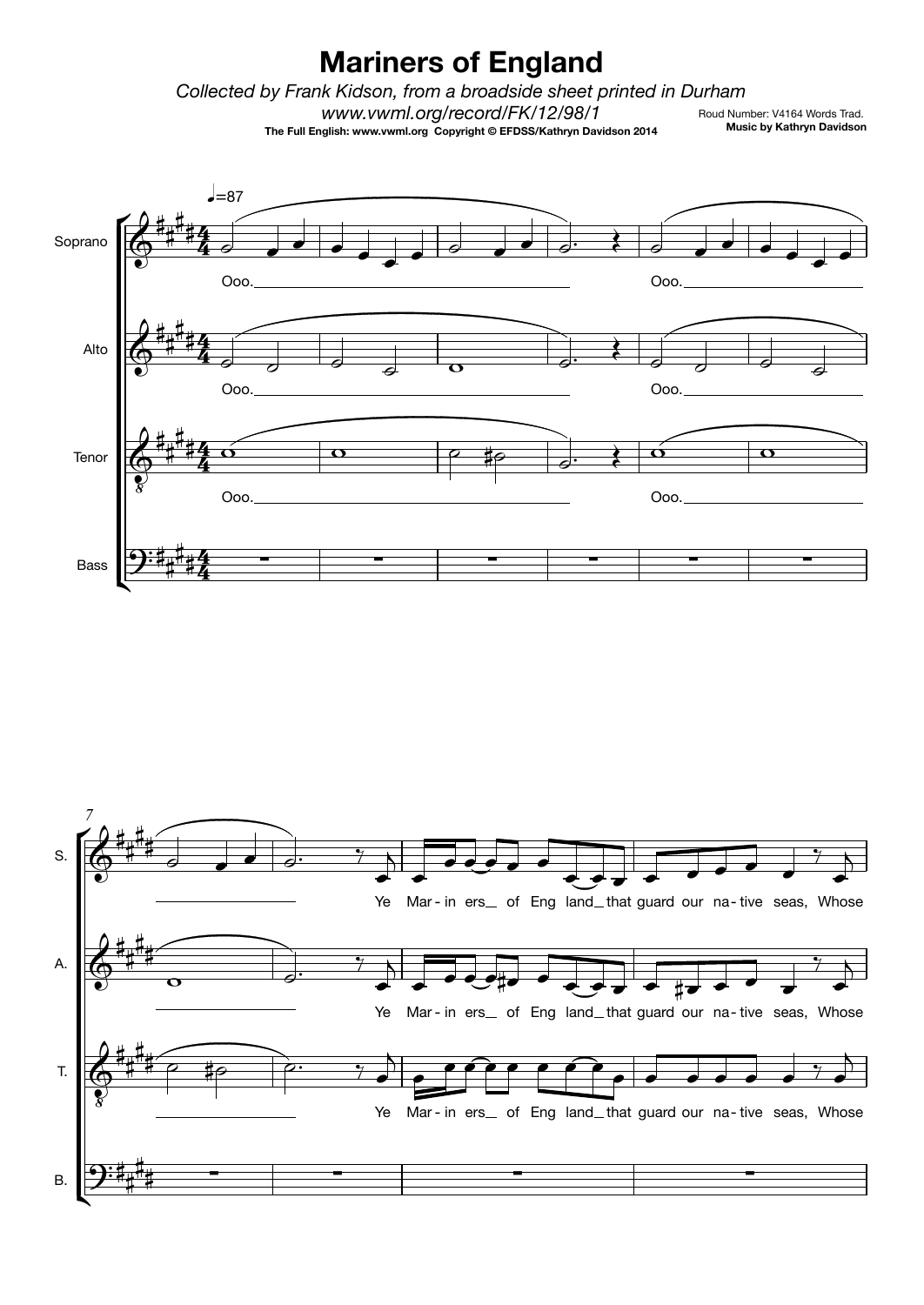

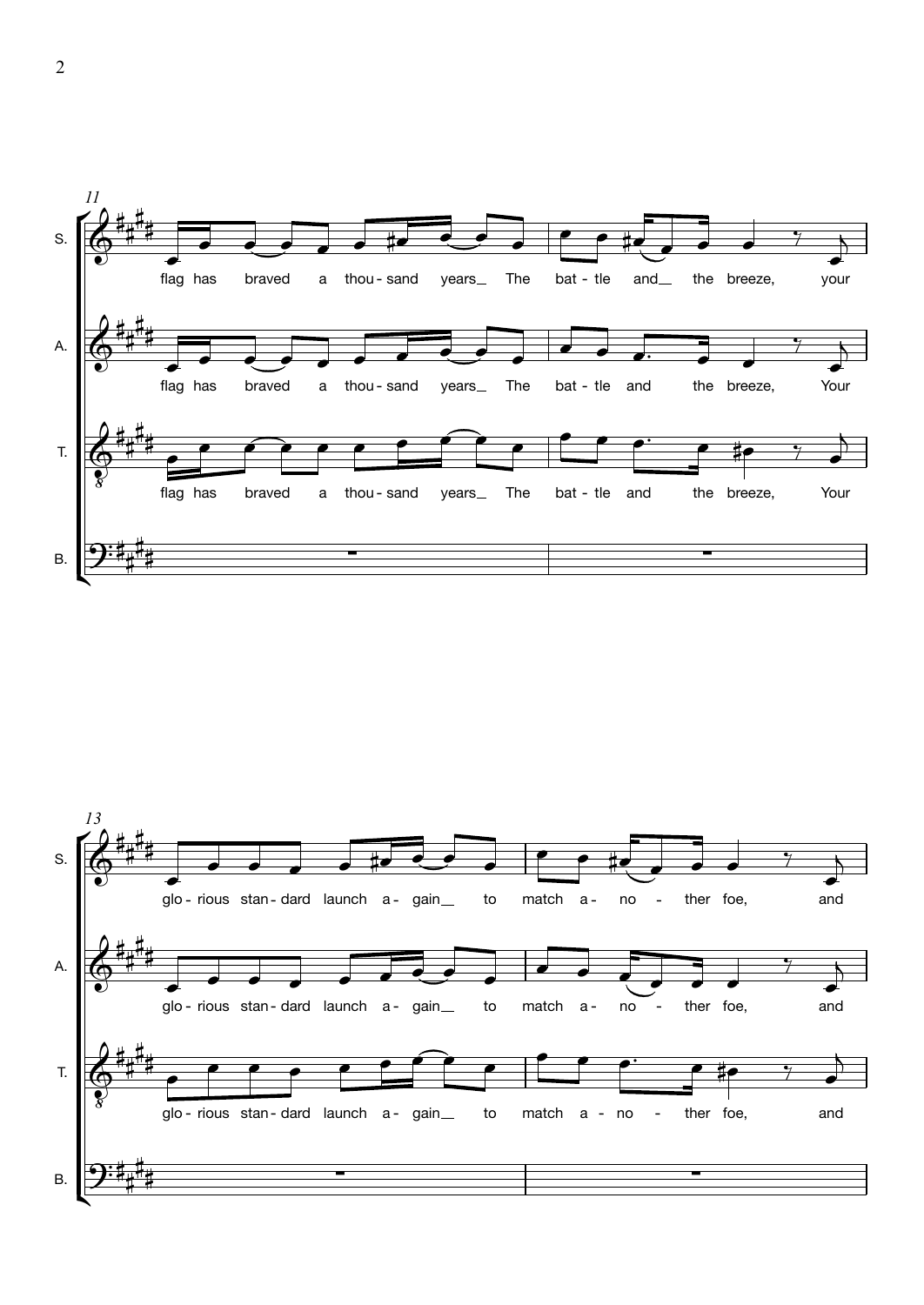

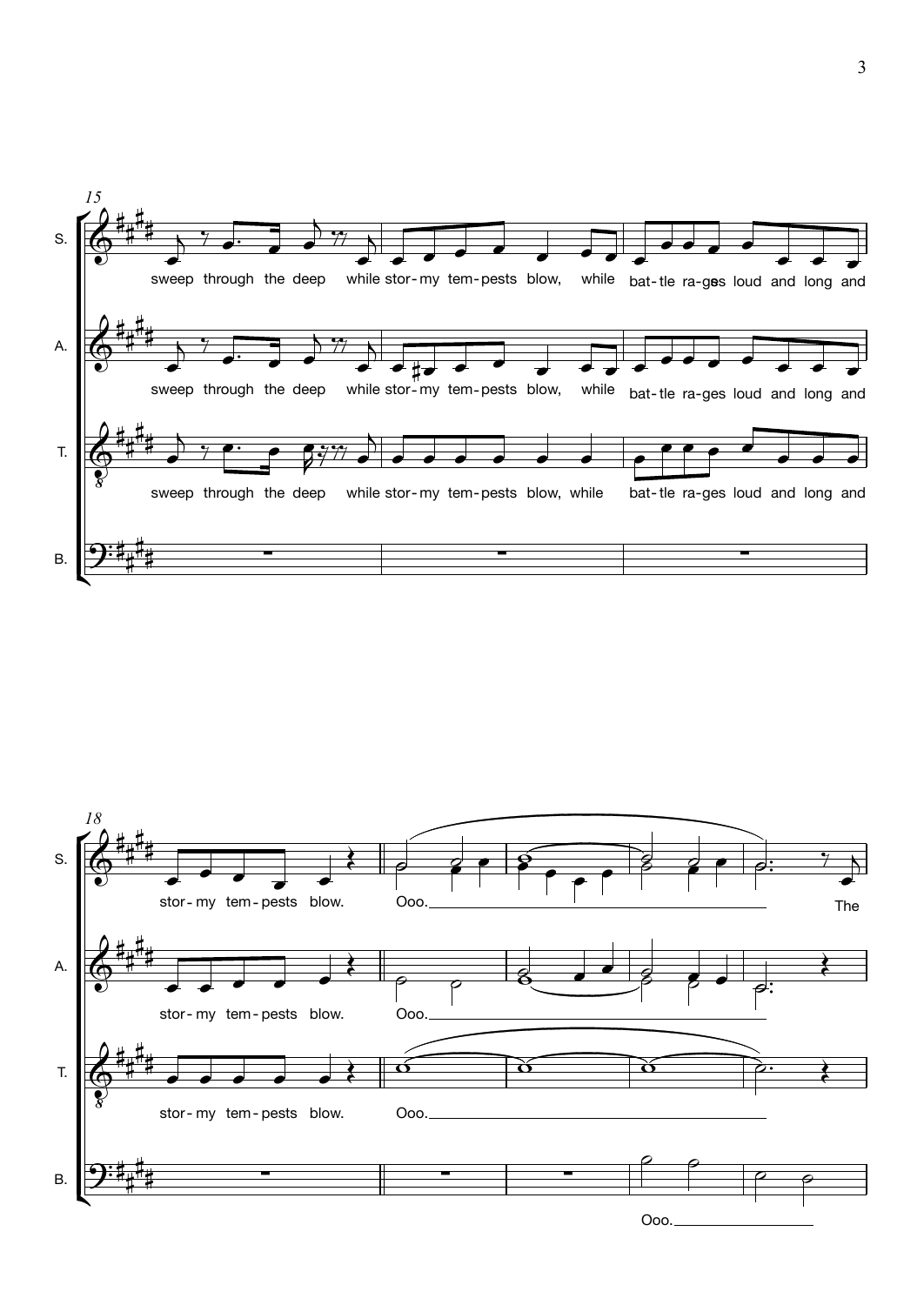

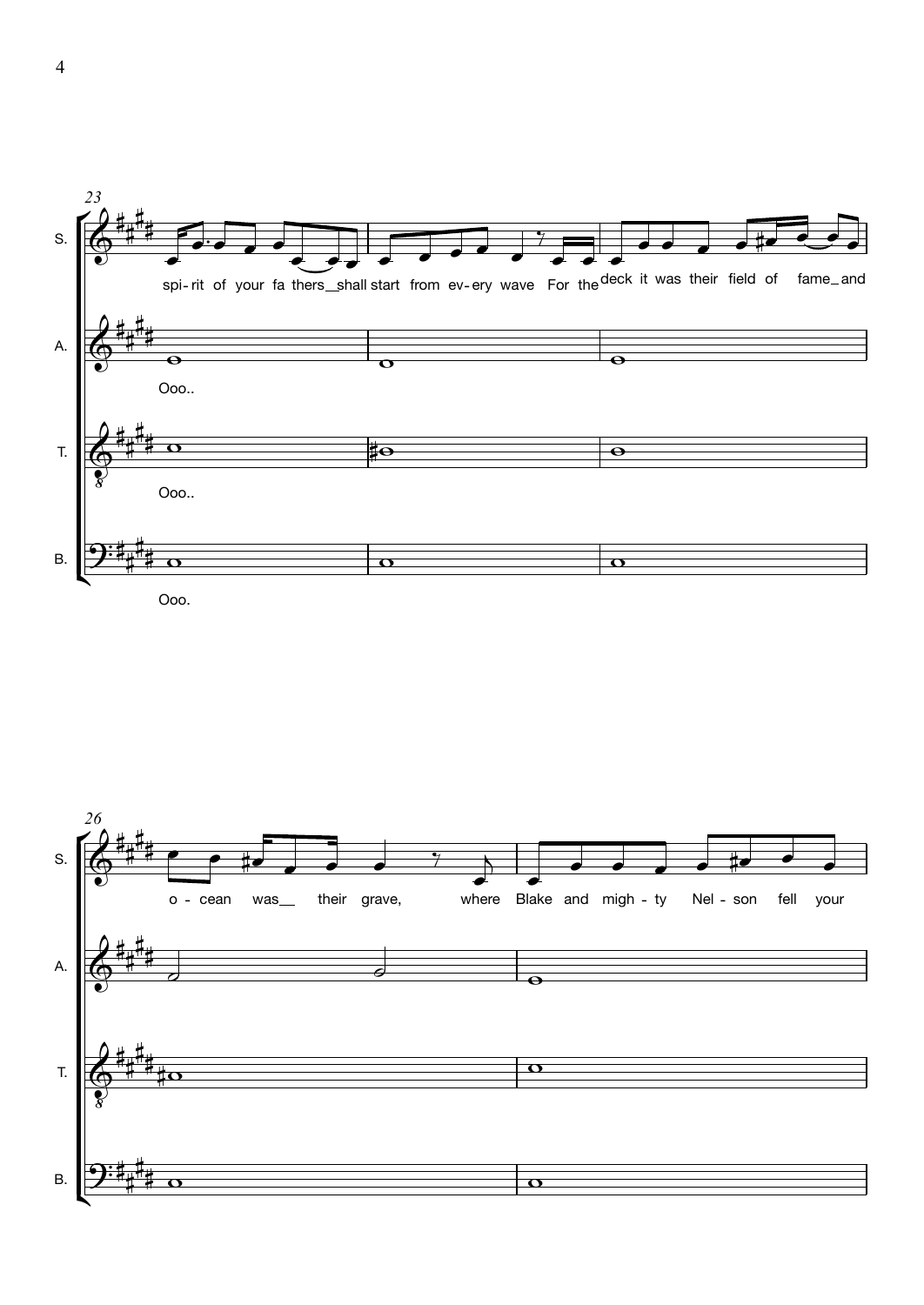



bat-tle ra-ges loud and long and stor-my tem-pests blow.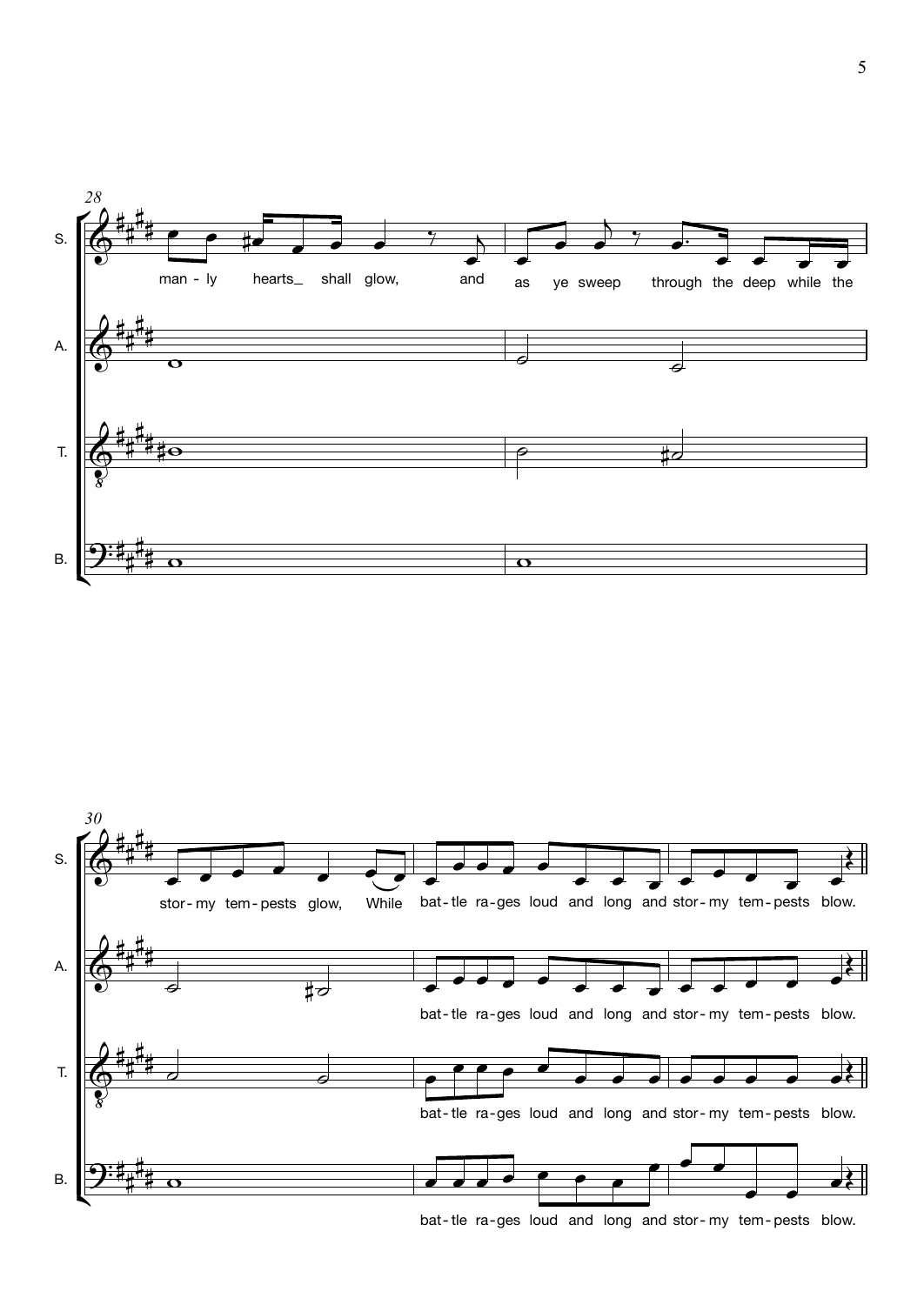

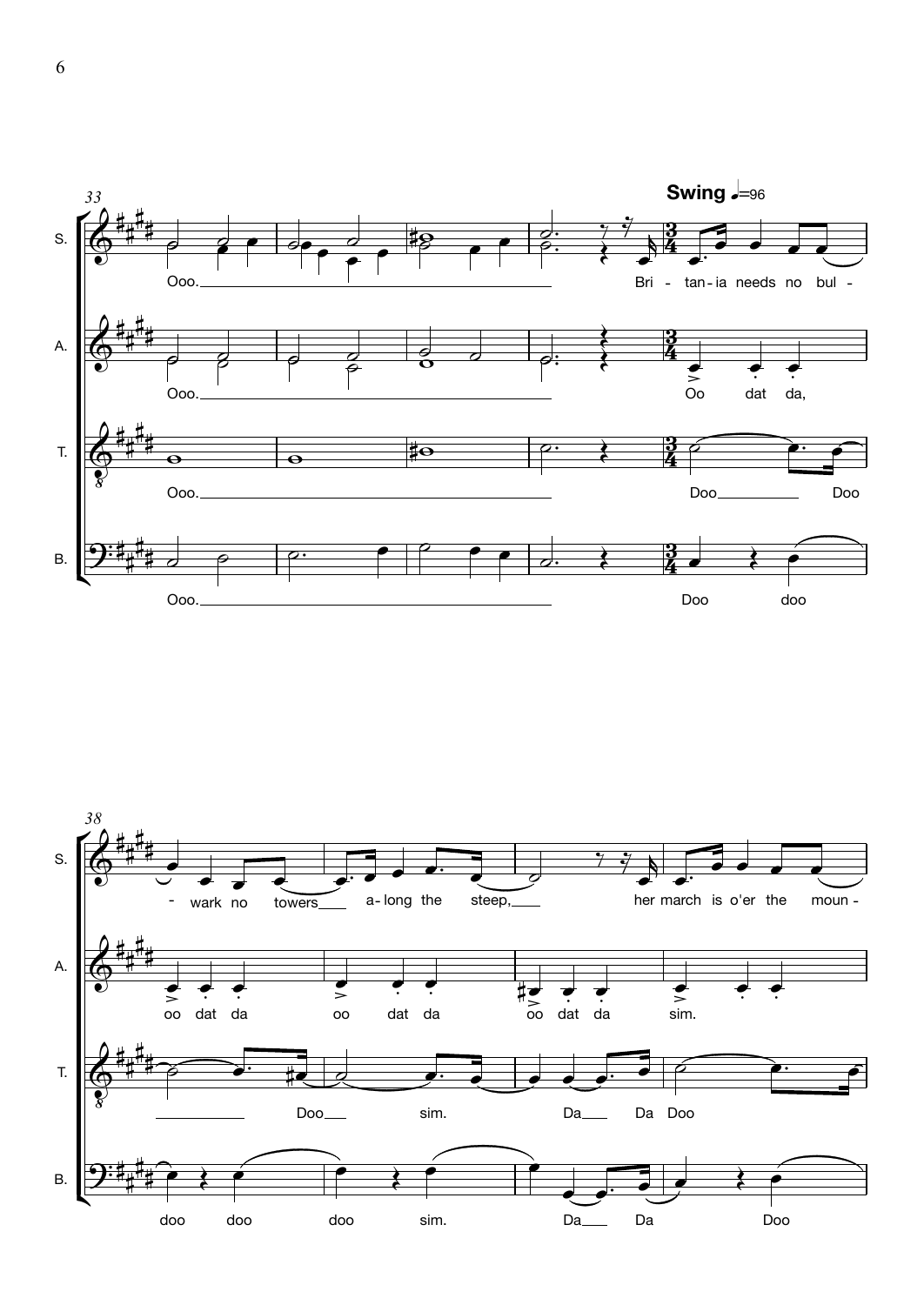

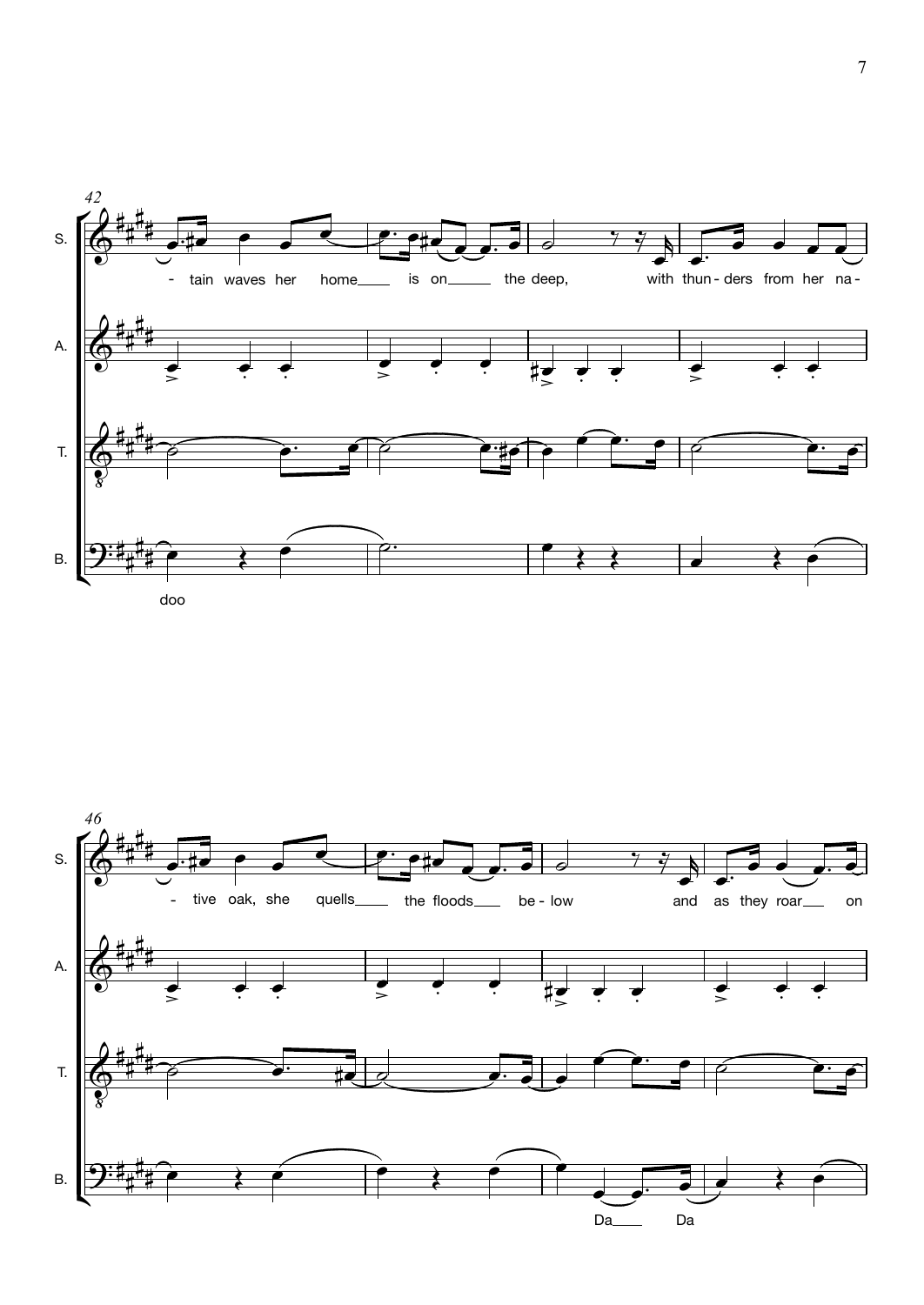

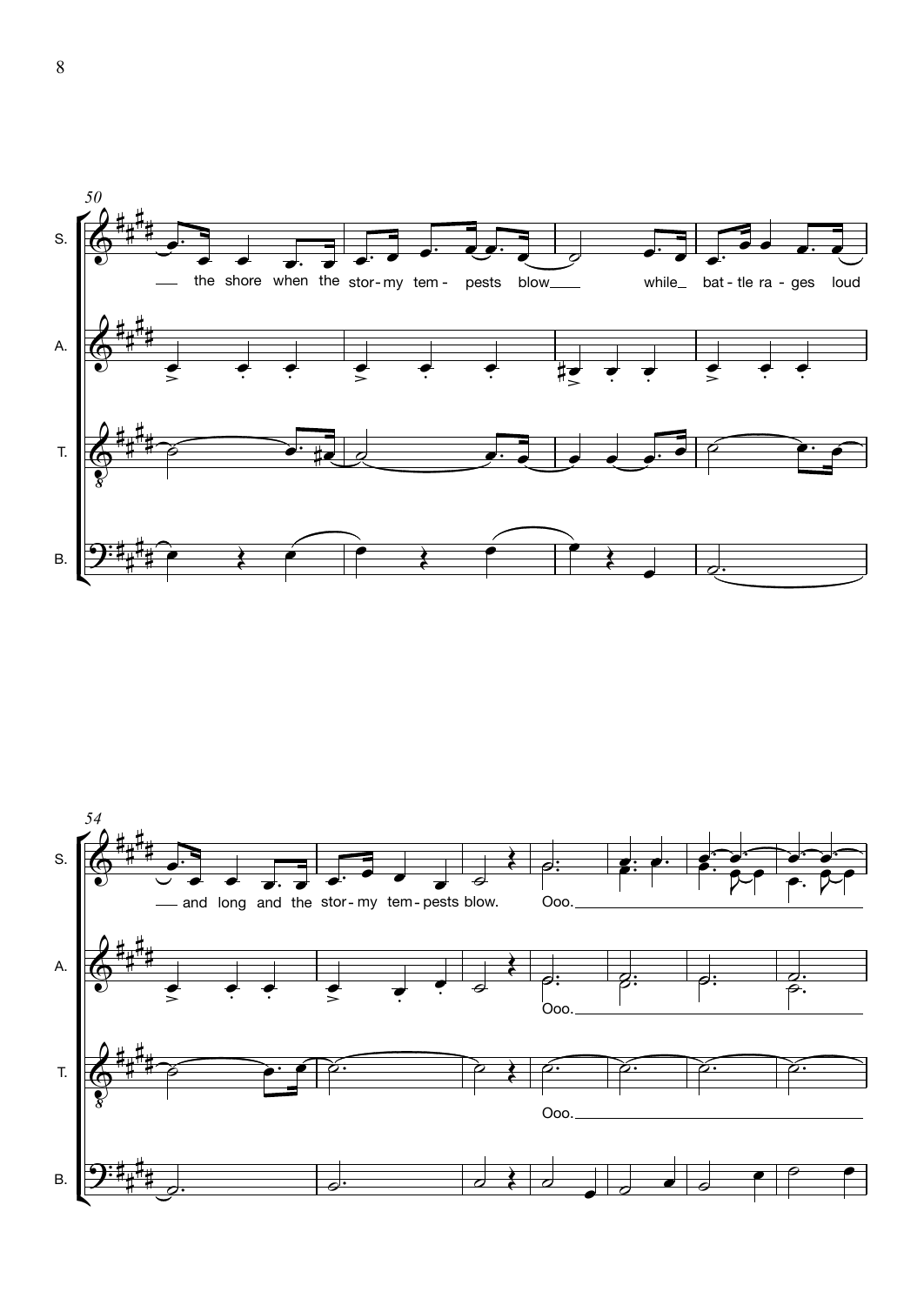

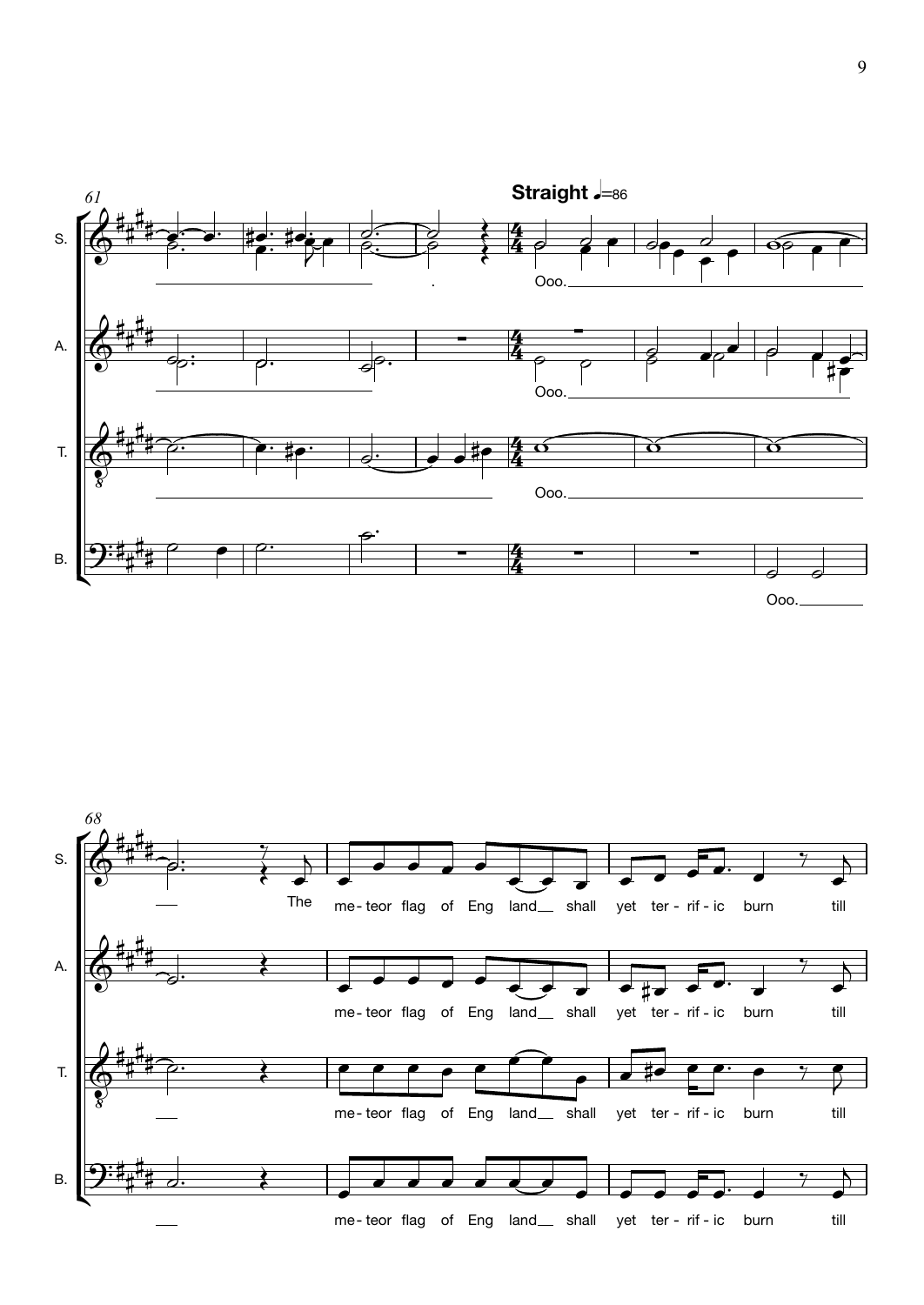

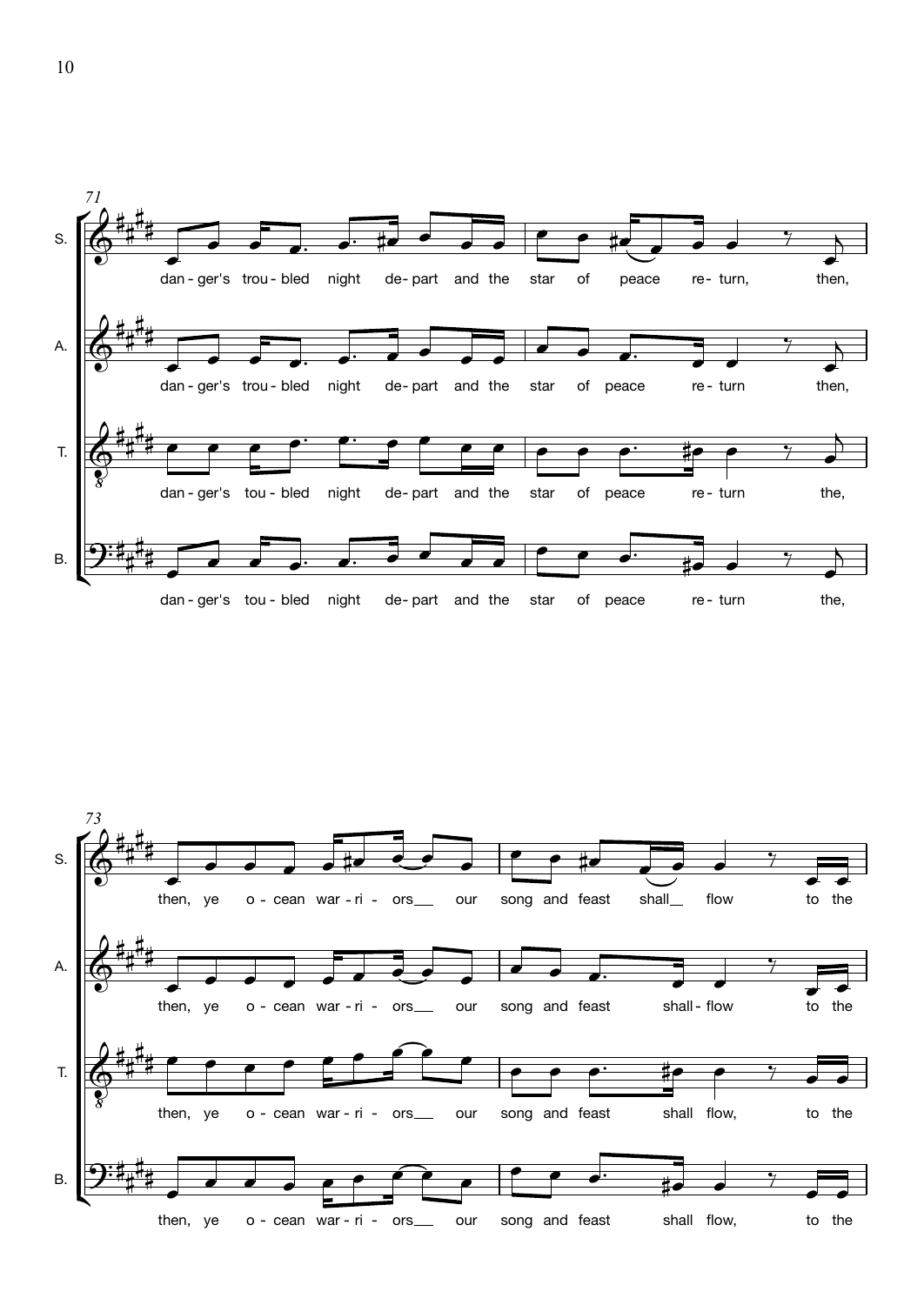